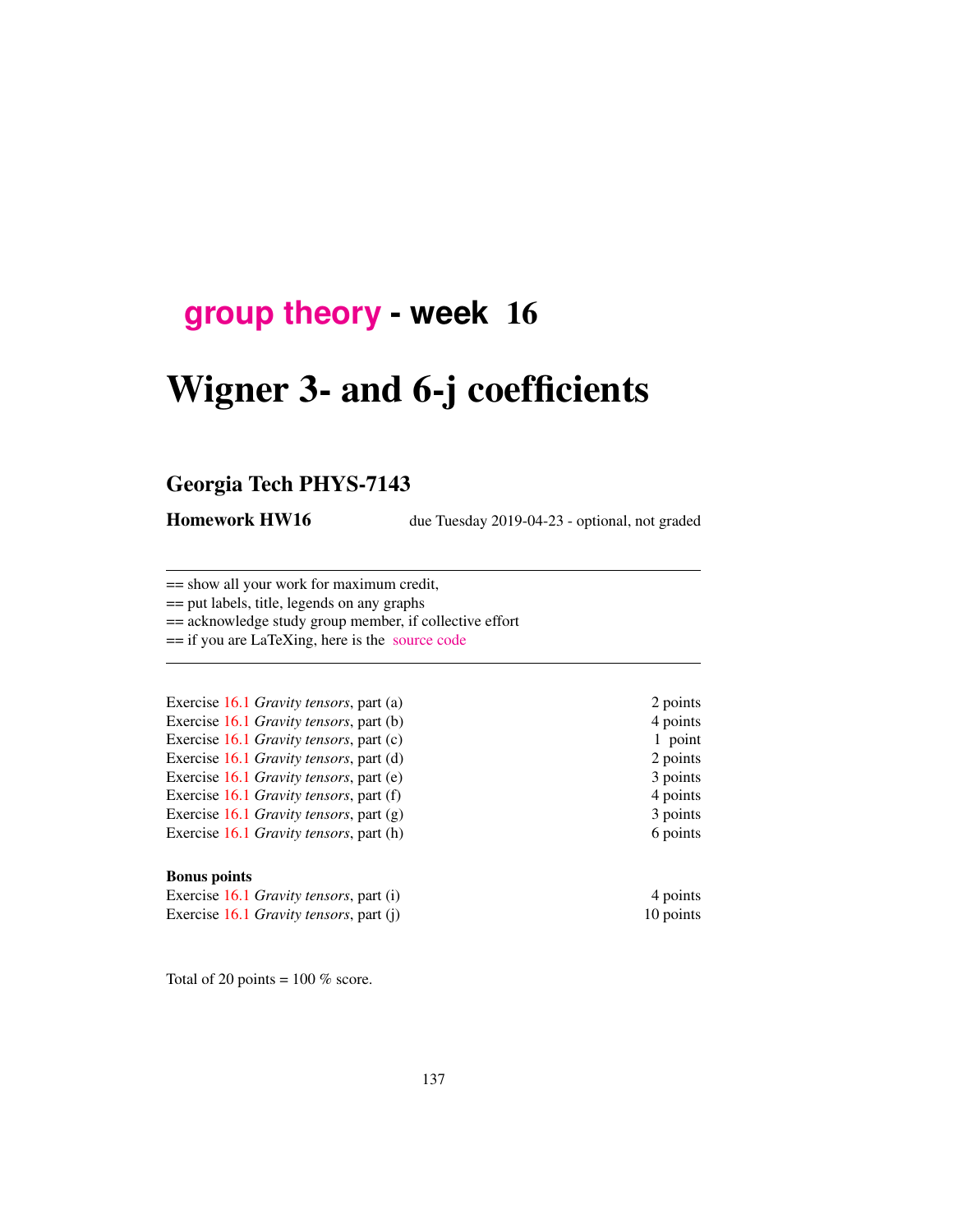#### 2019-04-23 Predrag Bonus lecture 31 Wigner 3- and 6-j coefficients

Excerpts from Predrag's monograph [4], fetch them [here:](http://birdtracks.eu/courses/PHYS-7143-19/week15lect30.pdf)

Background reading on groups, vector spaces, tensors, invariant tensors, invariance groups (my advice is to start with Sect. 5.1 *Couplings and recouplings*, then backtrack to these introductory sections as needed): Sect. 3.2 *Defining space, tensors, reps*, Sect. 3.3 *Invariants*, Sect. 4.1 *Birdtracks*, Sect. 4.2 *Clebsch-Gordan coefficients*, and

Sect. 4.3 *Zero- and one-dimensional subspaces*.

The final result, discussed in the day's whiteboard-side chat, is invariant and highly elegant: any group-theoretical invariant quantity can be expressed in terms of Wigner 3- and  $6-j$  coefficients:

Sect. 5.1 *Couplings and recouplings*, Sect. 5.2 *Wigner* 3n*-*j *coefficients*, and

Sect. 5.3 *Wigner-Eckart theorem*.

The rest is just bedside reading, nothing technical: Sect. 4.8 *Irrelevancy of clebsches* and Sect. 4.9 *A brief history of birdtracks*.

Course finale: *Indiana Jones* video [\(click here\).](https://www.youtube.com/embed/CvuoY_yPZeM)

## 16.1 Literature

We noted in sect. 2.1 that a practically-minded physicist always has been, and continues to be resistant to gruppenpest. Apparently already in 1910 James Jeans wrote, while discussing what should a physics syllabus contain: "We may as well cut out the group theory. That is a subject that will never be of any use in physics."

Voit writes [here](http://www.math.columbia.edu/~woit/wordpress/?p=191) about the "The Stormy Onset of Group Theory in the New Quantum Mechanics," citing Bonolis [2] *From the rise of the group concept to the stormy onset of group theory in the New Quantum Mechanics. A saga of the invariant characterization of physical objects, events and theories*.

Chayut [3] *From the periphery: the genesis of Eugene P. Wigner's application of group theory to quantum mechanics* traces the origins of Wigner's application of group theory to quantum physics to his early work as a chemical engineer, in chemistry and crystallography. "In the early 1920s, crystallography was the only discipline in which symmetry groups were routinely used. Wigner's early training in chemistry exposed him to conceptual tools which were absent from the pedagogy available to physicists for many years to come. This both enabled and pushed him to apply the group theoretic approach to quantum physics. It took many years for the approach first introduced by Wigner in the 1920s – and whose reception by the physicists was initially problematical

PHYS-7143-19 week16 138 2019-04-07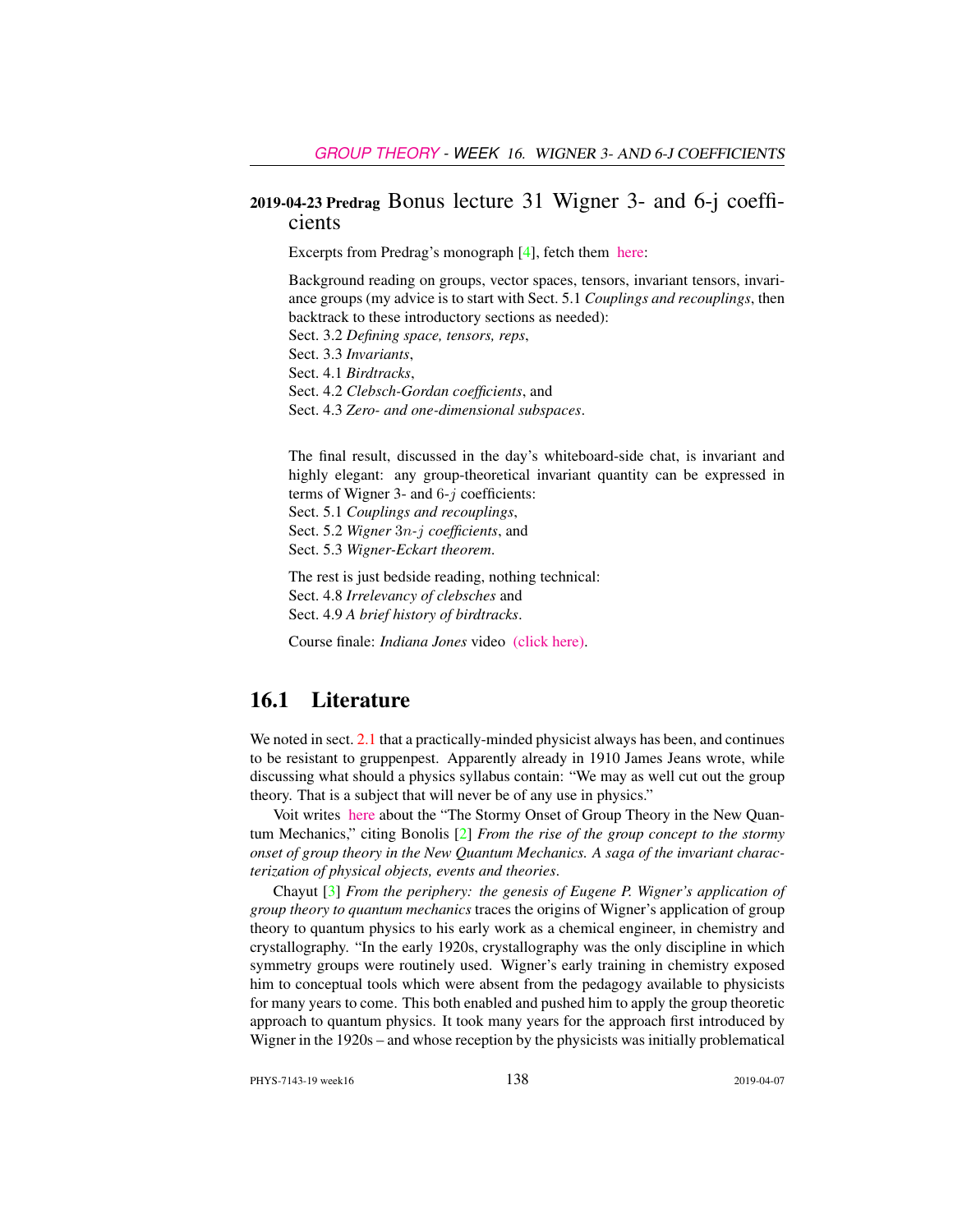– to assume the pivotal place it now holds." Another historical exposition is given by Scholz [6] *Introducing groups into quantum theory (1926–1930)*.

So what is group theory good for? By identifying the symmetries, one can apply group theory to determine good quantum numbers which describe a physical state (i.e., the irreps). Group theory then says that many matrix elements vanish, or shows how are they related to others. While group theory does not determine the actual value of a matrix element of interest, it vastly simplifies its calculation.

The old fashioned atomic physics, fixated on  $SO(3)/SU(2)$ , is too explicit, with too many bras and kets, too many square roots, too many deliriously complicated Clebsch-Gordan coefficients that you do not need, and way too many labels, way too explicit for you to notice that all of these are eventually summed over, resulting in a final answer much simpler than any of the intermediate steps.

I wrote my book [4] *Group Theory - Birdtracks, Lie's, and Exceptional Groups* to teach you how to compute everything you need to compute, without ever writing down a single explicit matrix element, or a single Clebsch-Gordan coefficient. There are two versions. There is a particle-physics / Feynman diagrams version that is index free, graphical and easy to use (at least for the low-dimensional irreps). The key insights are already in Wigner's book  $[8]$ : the content of symmetry is a set of invariant numbers that he calls  $3n-j$ 's. Then there are various mathematical flavors (Weyl group on Cartan lattice, etc.), elegant, but perhaps too elegant to be computationally practical.

But it is nearly impossible to deprogram people from years of indoctrination in QM and EM classes. The professors have no time to learn new stuff, and students love manipulating their mu's and nu's.

#### References

- [1] S. L. Adler, J. Lieberman, and Y. J. Ng, ["Regularization of the stress-energy ten](http://dx.doi.org/10.1016/0003-4916(77)90313-X)[sor for vector and scalar particles propagating in a general background metric",](http://dx.doi.org/10.1016/0003-4916(77)90313-X) Ann. Phys. 106[, 279–321 \(1977\).](http://dx.doi.org/10.1016/0003-4916(77)90313-X)
- [2] L. Bonolis, ["From the Rise of the Group Concept to the Stormy Onset of Group](https://www.researchgate.net/publication/234207946) [Theory in the New Quantum Mechanics. A saga of the invariant characterization](https://www.researchgate.net/publication/234207946) [of physical objects, events and theories",](https://www.researchgate.net/publication/234207946) [Rivista Nuovo Cim.](https://www.researchgate.net/publication/234207946) 27, 1–110 (2005).
- [3] M. Chayut, ["From the periphery: the genesis of Eugene P. Wigner's application](http://dx.doi.org/10.1023/A:1011431408763) [of group theory to quantum mechanics",](http://dx.doi.org/10.1023/A:1011431408763) Found. Chem. 3[, 55–78 \(2001\).](http://dx.doi.org/10.1023/A:1011431408763)
- [4] P. Cvitanovic,´ *[Group Theory: Birdtracks, Lie's and Exceptional Groups](https://press.princeton.edu/titles/8839.html)* (Princeton Univ. Press, Princeton NJ, 2004).
- [5] R. Penrose, ["Applications of negative dimensional tensors",](http://homepages.math.uic.edu/~kauffman/Penrose.pdf) in *[Combinatorial](http://homepages.math.uic.edu/~kauffman/Penrose.pdf) [mathematics and its applications](http://homepages.math.uic.edu/~kauffman/Penrose.pdf)*, edited by D. J. J.A. Welsh (Academic, New York, 1971), pp. 221–244.
- [6] E. Scholz, ["Introducing groups into quantum theory \(1926–1930\)",](http://dx.doi.org/10.1016/j.hm.2005.11.007) [Hist. Math.](http://dx.doi.org/10.1016/j.hm.2005.11.007) 33[, 440–490 \(2006\).](http://dx.doi.org/10.1016/j.hm.2005.11.007)
- [7] S. Weinberg, *[Gravitation and Cosmology: Principles and Applications of the](http://dx.doi.org/10.1119/1.1987308) [General Theory of Relativity](http://dx.doi.org/10.1119/1.1987308)* (Wiley, New York, 1972).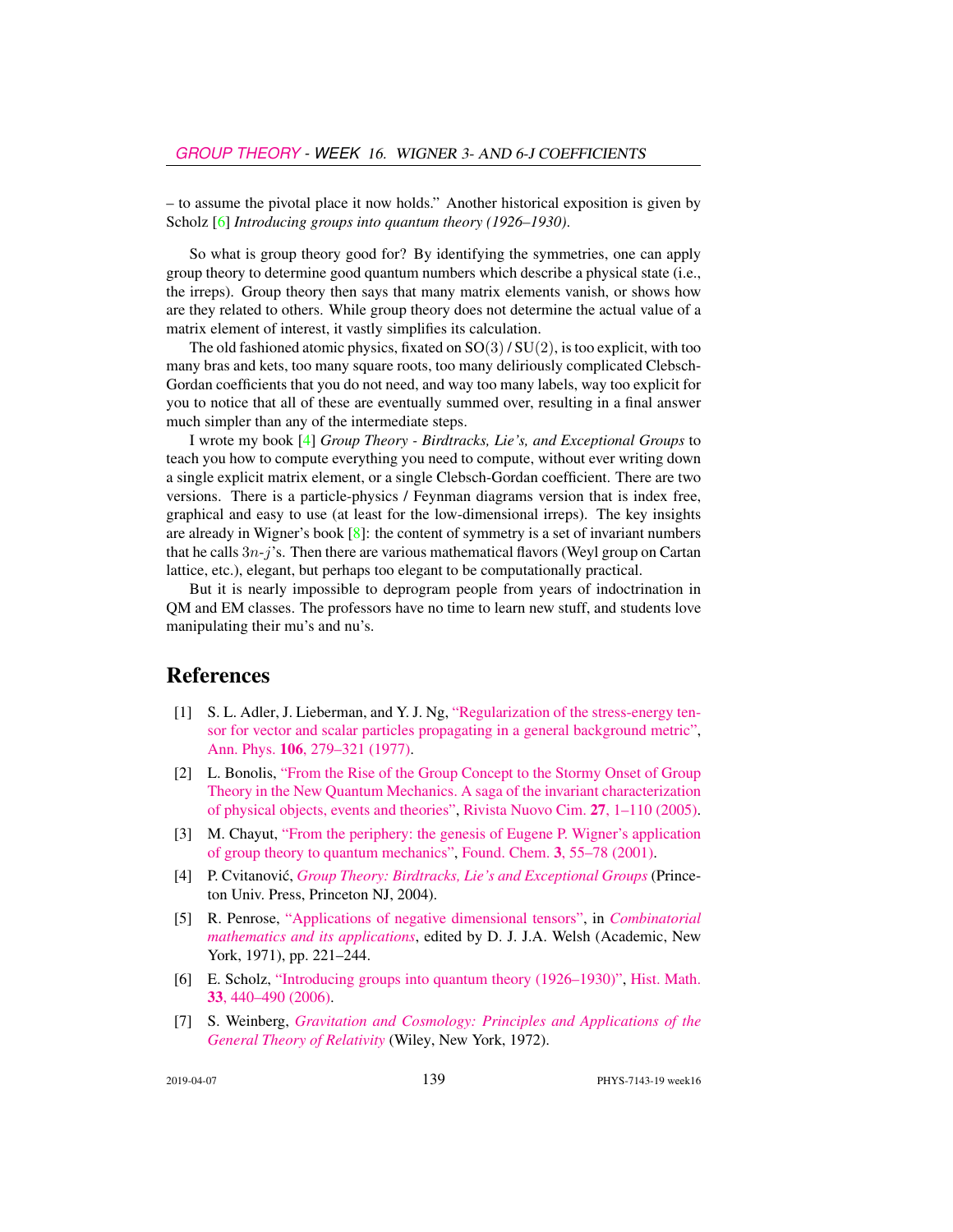[8] E. P. Wigner, *[Group Theory and Its Application to the Quantum Mechanics of](http://books.google.com/books?vid=ISBN9780323152785) [Atomic Spectra](http://books.google.com/books?vid=ISBN9780323152785)* (Academic, New York, 1931).

## **Exercises**

16.1. Gravity tensors. In this problem we will apply diagrammatic methods ("birdtracks") to construct and count the numbers of independent components of the "irreducible rankfour gravity curvature tensors." However, any notation that works for you is OK, as long as you obtain the same irreps and their dimensions. The goal of this exercise (longish, as much of it is the recapitulation of the material covered in the book) is to give you basic understanding for how Young tableaux work for groups other than  $U(n)$ . We start with

#### Part  $1: U(n)$  Young tableaux decomposition.

(a) The Riemann-Christoffel curvature tensor of general relativity has the following symmetries (see, for example, Weinberg [7] or the [Riemann curvature tensor wiki\)](https://en.wikipedia.org/wiki/Riemann_curvature_tensor):

$$
R_{\alpha\beta\gamma\delta} = -R_{\beta\alpha\gamma\delta} \tag{16.1}
$$

$$
R_{\alpha\beta\gamma\delta} = R_{\gamma\delta\alpha\beta} \tag{16.2}
$$

$$
R_{\alpha\beta\gamma\delta} + R_{\beta\gamma\alpha\delta} + R_{\gamma\alpha\beta\delta} = 0.
$$
 (16.3)

Introducing a birdtrack notation for the Riemann tensor

$$
R_{\alpha\beta\gamma\delta} = \frac{\beta}{\gamma} \begin{array}{c} \mathbf{R} \\ \mathbf{R} \end{array}, \tag{16.4}
$$

check that we can state the above symmetries as

$$
R_{\alpha\beta\gamma\delta} = -R_{\beta\alpha\gamma\delta}
$$
  
\n
$$
R = \frac{1}{\sqrt{1 - R}}
$$
  
\n
$$
R_{\alpha\beta\gamma\delta} = R_{\gamma\delta\alpha\beta}
$$
 (16.5)

$$
\begin{array}{c|c}\n\hline\n\mathbf{R} & = & \mathbf{R} \\
\hline\nR_{\alpha\beta\gamma\delta} & = & R_{\gamma\delta\alpha\beta} \\
\hline\n\mathbf{R} & = & \mathbf{R}\n\end{array} \tag{16.5}
$$
\n
$$
\mathbf{R} = \mathbf{R} \tag{16.6}
$$

$$
R_{\alpha\beta\gamma\delta} + R_{\beta\gamma\alpha\delta} + R_{\gamma\alpha\beta\delta} = 0
$$
  
R  
R  

$$
R + \sum R_{\gamma\alpha\beta\delta} = 0
$$
 (16.7)

The first condition says that R lies in the  $\Box \otimes \Box$  subspace.

(b) The second condition says that R lies in the  $\Box \leftrightarrow \Box$  interchange-symmetric subspace.

Use the characteristic equation for  $\mathbb{X}$ 

PHYS-7143-19 week16 140 2019-04-07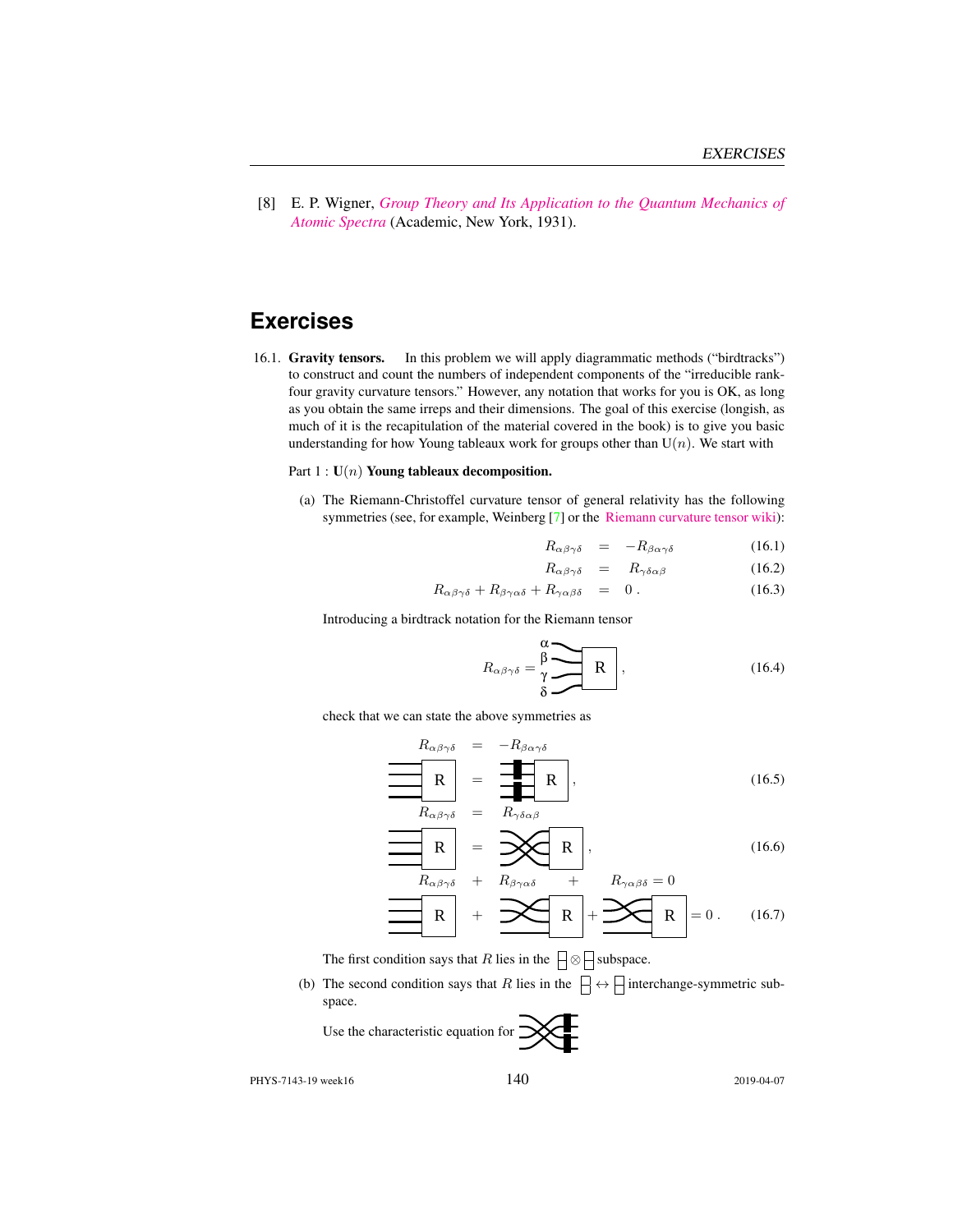to split 
$$
\frac{\overline{\mathbf{a}} \cdot \mathbf{b}}{2}
$$
 into the  $\boxed{\frac{1}{2} \cdot \overline{\mathbf{a}}}$  into the  $\boxed{\frac{1}{2} \cdot \overline{\mathbf{a}}}$  and  $\overline{\mathbf{a}} = \frac{1}{2} \cdot \overline{\mathbf{a}} \cdot \overline{\mathbf{a}}$  into the  $\boxed{\frac{1}{2} \cdot \overline{\mathbf{a}}}$  into the  $\boxed{\frac{1}{2} \cdot \overline{\mathbf{a}}}$  in the interval  $\overline{\mathbf{a}}$  is a function of  $\overline{\mathbf{a}}$ .

(c) Show that the third condition  $(16.7)$  says that R has no components in the  $\frac{1}{2}$  irrep:

$$
\mathbf{R} + \mathbf{R} + \mathbf{R} + \mathbf{R} + \mathbf{R}
$$

Hence, the symmetries of the Riemann tensor are summarized by the  $\Box$  irrep projection operator [5]:

$$
(P_R)_{\alpha\beta\gamma\delta}, \delta'\gamma'\beta'\alpha' = \frac{4}{3}\frac{\beta}{\gamma} \sqrt{\frac{4}{\gamma}} \sqrt{\frac{4}{\gamma}} \frac{\alpha'}{\gamma}
$$
 (16.10)

(d) Verify that the Riemann tensor is in the  $\Box$  subspace

$$
\left\{\mathbf{R}R\right\}_{\alpha\beta\gamma\delta} = (P_R)_{\alpha\beta\gamma\delta}, \delta'\gamma'\beta'\alpha' R_{\alpha'\beta'\gamma'\delta'} = R_{\alpha\beta\gamma\delta}
$$
\n
$$
\frac{4}{3} \mathbf{R} \mathbf{R} = \mathbf{R} \mathbf{R}.
$$
\n(16.11)

(e) Compute the number of independent components of the Riemann tensor  $\mathbf{R}_{\alpha\beta\gamma\delta}$  by taking the trace of the  $\Box$  irrep projection operator:

$$
d_R = \text{tr}\,\mathbf{P}_R = \frac{n^2(n^2 - 1)}{12} \,. \tag{16.12}
$$

#### Part  $2: SO(n)$  Young tableaux decomposition

The Riemann tensor has the symmetries of the  $\|\cdot\|$  irrep of U(n). However, gravity is also characterized by the symmetric tensor  $g_{\alpha\beta}$ , that reduces the symmetry to a local SO(*n*) invariance (more precisely SO(1,  $n - 1$ ), but compactness is not important here). The extra invariants built from  $g_{\alpha\beta}$ 's decompose U(n) reps into sums of SO(n) reps. Orthogonal group  $SO(n)$  is the group of transformations that leaves invariant a symmetric quadratic form  $(q, q) = g_{\mu\nu}q^{\mu}q^{\nu}$ , with a primitive invariant rank-2 tensor:

$$
g_{\mu\nu} = g_{\nu\mu} = \mu \longrightarrow \mathbf{v} \qquad \qquad \mu, \nu = 1, 2, \dots, n \,. \tag{16.13}
$$

If  $(q, q)$  is an invariant, so is its complex conjugate  $(q, q)^* = g^{\mu\nu} q_\mu q_\nu$ , and

g µν = g νµ = µ ν (16.14)

is also an invariant tensor. The matrix  $A^{\nu}_{\mu} = g_{\mu\sigma} g^{\sigma\nu}$  must be proportional to unity, as otherwise its characteristic equation would decompose the defining  $n$ -dimensional rep. A convenient normalization is

$$
g_{\mu\sigma}g^{\sigma\nu} = \delta^{\nu}_{\mu}
$$
  
\n
$$
\Leftrightarrow \Leftrightarrow \Leftrightarrow \Leftrightarrow = \Leftrightarrow \Leftrightarrow \qquad (16.15)
$$

2019-04-07 141 PHYS-7143-19 week16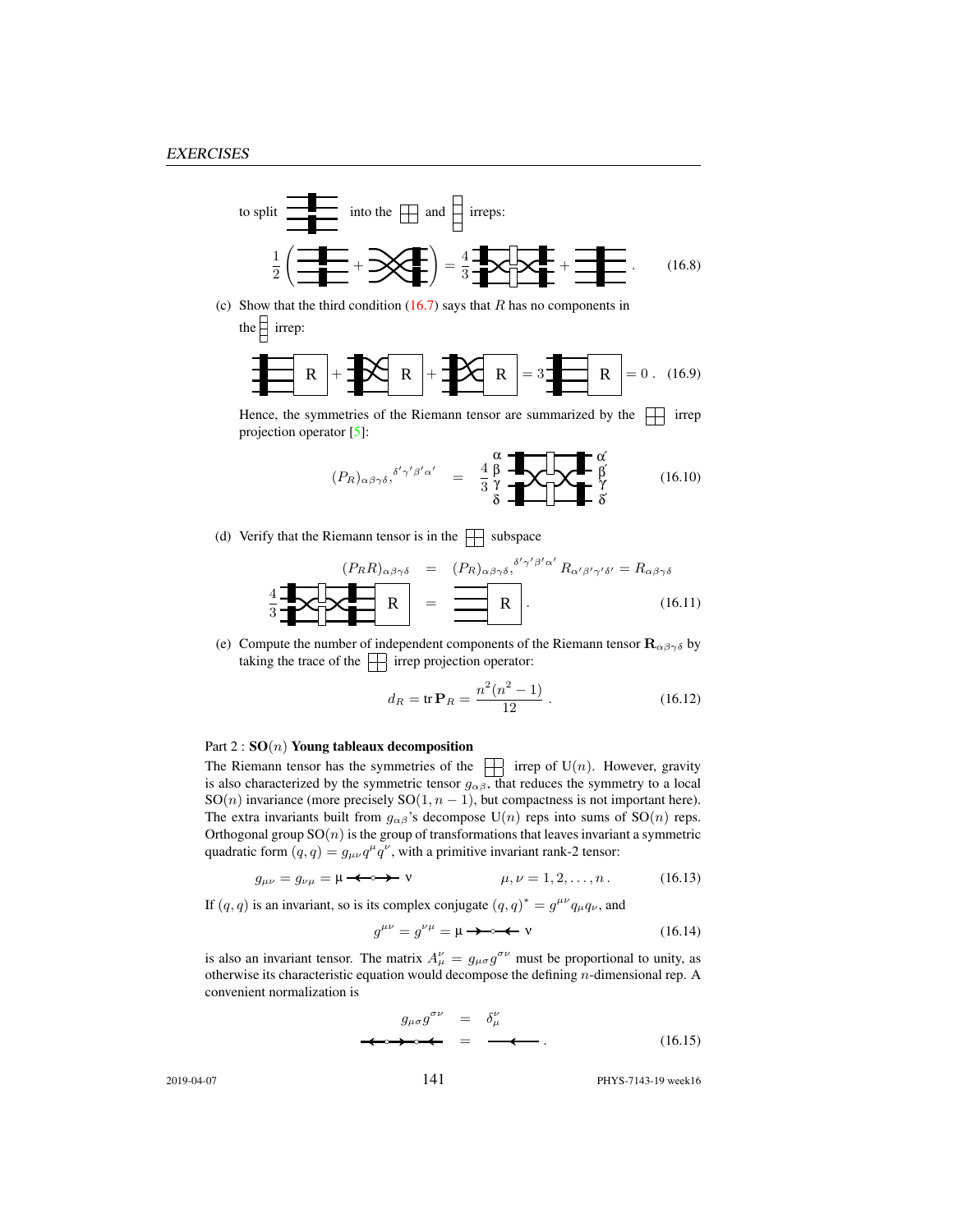As the indices can be raised and lowered at will, nothing is gained by keeping the arrows. Our convention will be to perform all contractions with metric tensors with upper indices and omit the arrows and the open dots:

$$
g^{\mu\nu} \equiv \mu \longrightarrow \mathbf{v} \ . \tag{16.16}
$$

The  $U(n)$  2-index tensors can be decomposed into a sum of their symmetric and antisymmetric parts. Specializing to the subgroup  $SO(n)$ , the rule is to lower all indices on all tensors, and the symmetrization projection operator is written as

$$
S_{\mu\nu,\rho\sigma} = g_{\rho\rho'} g_{\sigma\sigma'} S_{\mu\nu,}^{\rho'\sigma'}
$$
  
= 
$$
\frac{1}{2} (g_{\mu\sigma} g_{\nu\rho} + g_{\mu\rho} g_{\nu\sigma})
$$

From now on, we drop all arrows and  $g^{\mu\nu}$ 's and write the decomposition into symmetric and antisymmetric parts as

$$
g_{\mu\sigma}g_{\nu\rho} = \frac{1}{2}(g_{\mu\sigma}g_{\nu\rho} + g_{\mu\rho}g_{\nu\sigma}) + \frac{1}{2}(g_{\mu\sigma}g_{\nu\rho} - g_{\mu\rho}g_{\nu\sigma}).
$$
 (16.17)

The new invariant tensor, specific to  $SO(n)$ , is the index contraction:

$$
\mathbf{T}_{\mu\nu,\rho\sigma} = g_{\mu\nu} g_{\rho\sigma}, \qquad \mathbf{T} = \sum \quad (16.18)
$$

Its characteristic equation

$$
\mathbf{T}^2 = \sum \bigotimes \bigotimes = n\mathbf{T} \tag{16.19}
$$

yields the trace and the traceless part projection operators. As  $T$  is symmetric,  $S T = T$ , only the symmetric subspace is reduced by this invariant.

(f) Show that  $SO(n)$  2-index tensors decompose into three irreps:

traceless symmetric:

$$
(P_2)_{\mu\nu,\rho\sigma} = \frac{1}{2} \left( g_{\mu\sigma} g_{\nu\rho} + g_{\mu\rho} g_{\nu\sigma} \right) - \frac{1}{n} g_{\mu\nu} g_{\rho\sigma} = \boxed{\phantom{1}} - \frac{1}{n} \rightarrow \boxed{\phantom{1}} \tag{16.20}
$$

singlet: 
$$
(P_1)_{\mu\nu,\rho\sigma} = \frac{1}{n} g_{\mu\nu} g_{\rho\sigma} = \frac{1}{n} \sum \bigodot,
$$
 (16.21)

antisymmetric:

$$
(P_1)_{\mu\nu,\rho\sigma} = \frac{1}{n} g_{\mu\nu} g_{\rho\sigma} = \frac{1}{n} \sum \qquad (16.21)
$$
\n
$$
(P_3)_{\mu\nu,\rho\sigma} = \frac{1}{2} (g_{\mu\sigma} g_{\nu\rho} - g_{\mu\rho} g_{\nu\sigma}) = \boxed{\qquad (16.22)}
$$

What are the dimensions of the three irreps?

(g) In the same spirit, the U(n) irrep  $\Box$  is decomposed by the SO(n) intermediate 2-index state invariant matrix

$$
\mathbf{Q} = \begin{array}{c} \hline \textbf{Q} \\ \hline \textbf{Q} \end{array} \tag{16.23}
$$

PHYS-7143-19 week16 142 2019-04-07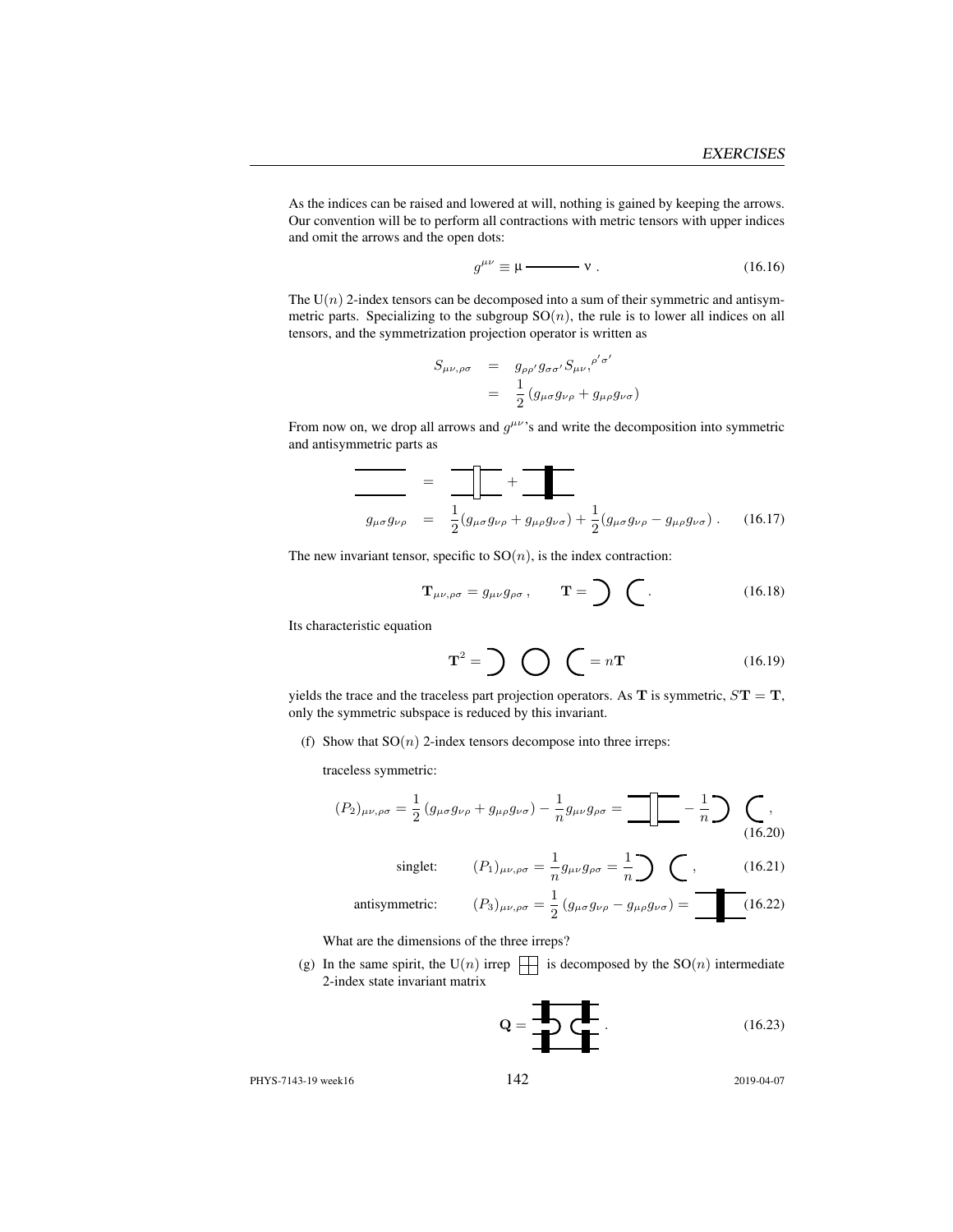Show that the intermediate 2-index subspace splits into three irreducible reps by  $(16.20) - (16.22)$ :

$$
Q = \frac{1}{n} \sum_{\mathbf{Q}_0 + \mathbf{Q}_S + \mathbf{Q}_A} \left\{ \sum_{i=1}^{n} \mathbf{I} \left( \sum_{i=1}^{n} \mathbf{I} \right) \left( \sum_{i=1}^{n} \mathbf{I} \right) \right\} + \sum_{i=1}^{n} \mathbf{I} \left( \sum_{i=1}^{n} \mathbf{I} \right)
$$

Show that the antisymmetric 2-index state does not contribute

$$
\mathbf{P}_{\mathbf{R}}\mathbf{Q}_A = 0. \tag{16.25}
$$

(Hint: The Riemann tensor is symmetric under the interchange of index pairs.)

(h) Fix the normalization of the remaining two projection operators by computing  $\mathbf{Q}^2_S, \mathbf{Q}^2_0$ :

$$
\mathbf{P}_0 = \frac{2}{n(n-1)} \sum \left( \frac{1}{n} \right) \left( \frac{16.26}{n} \right)
$$
 (16.26)

$$
\mathbf{P}_S = \frac{4}{n-2} \left\{ \frac{1}{2} \sum \left( \frac{1}{n} - \frac{1}{n} \right) \left( \frac{1}{n} - \frac{1}{n} \right) \right\} \qquad (16.27)
$$

and compute their dimensions.

This completes the  $SO(n)$  reduction of the  $\Box$  U(n) irrep (16.11):

| U(n)               |     | SO(n)                    |                        |                    |
|--------------------|-----|--------------------------|------------------------|--------------------|
|                    |     |                          |                        | $\circ$            |
| ${\bf P}_R$        | $=$ | ${\bf P}_W$              | ${\bf P}_S$            | $+$ $\mathbf{P}_0$ |
| $n^2(n^2-1)$<br>12 | $=$ | $(n+2)(n+1)n(n-3)$<br>12 | $\frac{(n+2)(n-1)}{2}$ |                    |

The projection operator for the  $\mathrm{SO}(n)$  traceless  $\,\prod\,$  irrep is:

$$
\mathbf{P}_W = \mathbf{P}_R - \mathbf{P}_S - \mathbf{P}_0
$$
  

$$
\mathbf{P}_W = \frac{4}{3} \sum_{n=1}^{M} \sum_{n=1}^{M} \mathbf{P}_n - \frac{4}{n-2} \sum_{n=1}^{M} \sum_{n=1}^{M} \mathbf{P}_n - \frac{2}{(n-1)(n-2)} \sum_{n=1}^{M} \mathbf{P}_n
$$

(i) The above three projection operators project out the standard,  $SO(n)$ -irreducible general relativity tensors:

Curvature scalar:

$$
R = -\left(\begin{array}{c|c}\n\hline\nR\n\end{array}\right) = R^{\mu}{}_{\nu\mu}{}^{\nu} \tag{16.30}
$$

Traceless Ricci tensor:

$$
R_{\mu\nu} - \frac{1}{n}g_{\mu\nu}R = -\underbrace{\left(\mathbf{R}\right)} + \frac{1}{n}\bigg) \quad \underbrace{\left(\mathbf{R}\right)} \tag{16.31}
$$

2019-04-07 143 PHYS-7143-19 week16

(16.28)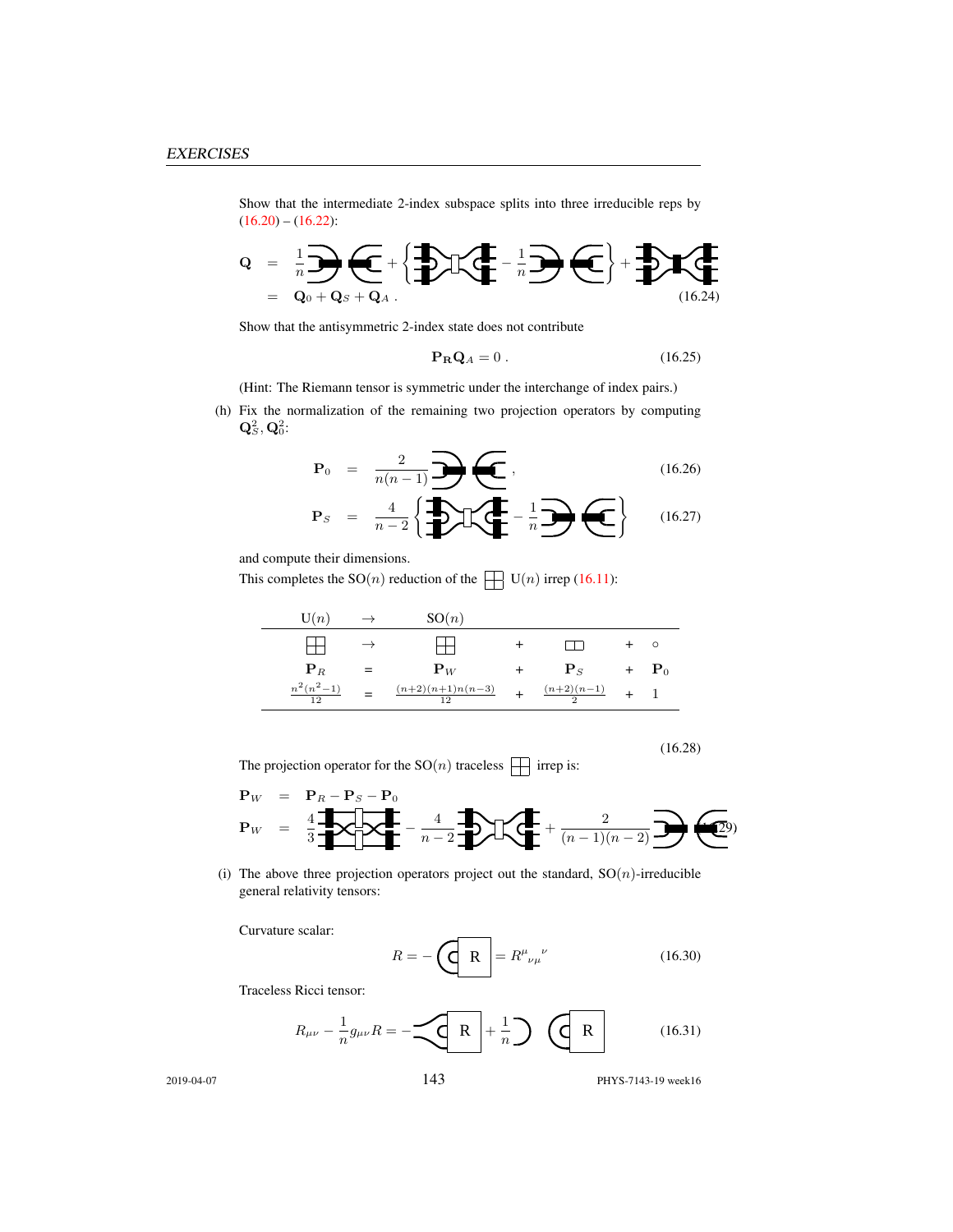Weyl tensor:

$$
C_{\lambda\mu\nu\kappa} = (\mathbf{P}_{W}R)_{\lambda\mu\nu\kappa}
$$
  
=  $\frac{\mathbf{R}}{\mathbf{R}} - \frac{4}{n-2} \mathbf{I}(\mathbf{R}) + \frac{2}{(n-1)(n-2)} \mathbf{I}(\mathbf{R})$   
=  $R_{\lambda\mu\nu\kappa} + \frac{1}{n-2} (g_{\mu\nu}R_{\lambda\kappa} - g_{\lambda\nu}R_{\mu\kappa} - g_{\mu\kappa}R_{\lambda\nu} + g_{\lambda\kappa}R_{\mu\nu})$   
 $- \frac{1}{(n-1)(n-2)} (g_{\lambda\kappa}g_{\mu\nu} - g_{\lambda\nu}g_{\mu\kappa})R$ . (16.32)

The numbers of independent components of these tensors are given by the dimensions of corresponding irreducible subspaces in (16.28).

What is the lowest dimension in which the Ricci tensor contributes? the Weyl tensor contributes? Show that in 2, respectively 3 dimensions, we have

$$
n = 2: \quad R_{\lambda\mu\nu\kappa} = (P_0 R)_{\lambda\mu\nu\kappa} = \frac{1}{2} (g_{\lambda\nu} g_{\mu\kappa} - g_{\lambda\kappa} g_{\mu\nu}) R
$$
  
\n
$$
n = 3: \quad = g_{\lambda\nu} R_{\mu\kappa} - g_{\mu\nu} R_{\lambda\kappa} + g_{\mu\kappa} R_{\lambda\nu} - g_{\lambda\kappa} R_{\mu\nu} \quad (16.33)
$$
  
\n
$$
-\frac{1}{2} (g_{\lambda\nu} g_{\mu\kappa} - g_{\lambda\kappa} g_{\mu\nu}) R
$$

(j) The last example of this exercise is an application of birdtracks to general relativity index manipulations. The object is to find the characteristic equation for the Riemann tensor in *four dimensions*.

The antisymmetrization tensor  $A_{a_1 a_2 ...}, {}^{b_p...b_2 b_1}$  has nonvanishing components, only if all lower (or upper) indices differ from each other. If the defining dimension is smaller than the number of indices, the tensor A has no nonvanishing components:

$$
\frac{1}{2} = 0 \quad \text{if } p > n. \tag{16.34}
$$

This identity implies that for  $p > n$ , not all combinations of p Kronecker deltas are linearly independent. A typical relation is the  $p = n + 1$  case

$$
0 = \frac{\mathbf{1} \cdot \mathbf{1} \cdot \mathbf{1}}{\mathbf{1} \cdot \mathbf{1} \cdot \mathbf{1} \cdot \mathbf{1}} = \mathbf{1} \cdot \mathbf{1} \cdot \mathbf{1} \cdot \mathbf{1} + \mathbf{1} \cdot \mathbf{1} \cdot \mathbf{1} + \mathbf{1} \cdot \mathbf{1} \cdot \mathbf{1} + \mathbf{1} \cdot \mathbf{1} \cdot \mathbf{1} + \mathbf{1} \cdot \mathbf{1} \cdot \mathbf{1} + \mathbf{1} \cdot \mathbf{1} + \mathbf{1} \cdot \mathbf{1} + \mathbf{1} \cdot \mathbf{1} + \mathbf{1} \cdot \mathbf{1} + \mathbf{1} \cdot \mathbf{1} + \mathbf{1} \cdot \mathbf{1} + \mathbf{1} \cdot \mathbf{1} + \mathbf{1} \cdot \mathbf{1} + \mathbf{1} \cdot \mathbf{1} + \mathbf{1} \cdot \mathbf{1} + \mathbf{1} \cdot \mathbf{1} + \mathbf{1} \cdot \mathbf{1} + \mathbf{1} \cdot \mathbf{1} + \mathbf{1} \cdot \mathbf{1} + \mathbf{1} \cdot \mathbf{1} + \mathbf{1} \cdot \mathbf{1} + \mathbf{1} \cdot \mathbf{1} + \mathbf{1} \cdot \mathbf{1} + \mathbf{1} \cdot \mathbf{1} + \mathbf{1} \cdot \mathbf{1} + \mathbf{1} \cdot \mathbf{1} + \mathbf{1} \cdot \mathbf{1} + \mathbf{1} \cdot \mathbf{1} + \mathbf{1} \cdot \mathbf{1} + \mathbf{1} \cdot \mathbf{1} + \mathbf{1} \cdot \mathbf{1} + \mathbf{1} \cdot \mathbf{1} + \mathbf{1} \cdot \mathbf{1} + \mathbf{1} \cdot \mathbf{1} + \mathbf{1} \cdot \mathbf{1} + \mathbf{1} \cdot \mathbf{1} + \mathbf{1} \cdot \mathbf{1} + \mathbf{1} \cdot \mathbf{1} + \mathbf{1} \cdot \mathbf{1} + \mathbf{1} \cdot \mathbf{1} + \mathbf{1} \cdot \mathbf{1} + \mathbf{1} \cdot \mathbf{1} + \mathbf{1} \cdot \mathbf{1} + \mathbf{1} \cdot \
$$

Contract (16.34) with two Riemann tensors:



PHYS-7143-19 week16 144 2019-04-07